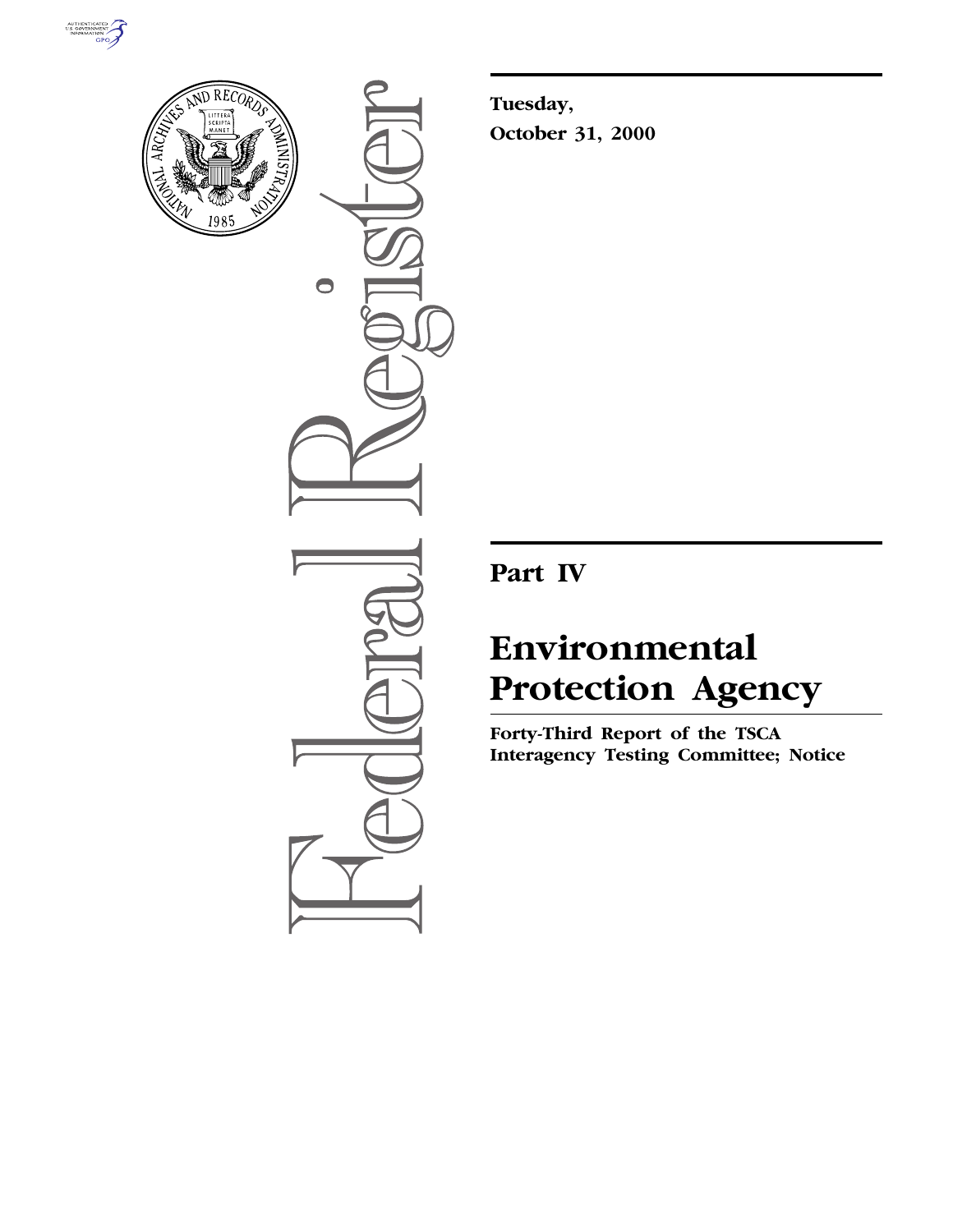#### **ENVIRONMENTAL PROTECTION AGENCY**

**[OPPTS–41051; FRL–6049–5]**

## **Forty-Third Report of the TSCA Interagency Testing Committee to the Administrator; Receipt of Report and Request for Comments**

**AGENCY:** Environmental Protection Agency (EPA). **ACTION:** Notice.

**SUMMARY:** The Toxic Substances Control Act (TSCA) Interagency Testing Committee (ITC) transmitted its Forty-Third Report to the Administrator of the EPA on November 19, 1998. In the 43rd Report, which is included with this notice, the ITC revised the TSCA section 4(e) *Priority Testing List* by removing 9 High Production Volume Chemicals (HPVCs), 7 alkylphenols, and 2 octylphenol ethoxylates. The ITC is also asking EPA to promulgate a TSCA section (d) reporting rule for 18 alkylphenols; 15 nonylphenol ethoxylates; 3-amino-5-mercapto-1,2,4 triazole; glycoluril; and methylal recommended by the ITC for testing in several previous ITC Reports. There are no recommended, designated, or recommended with intent-to-designate chemicals or chemical groups in the 43rd Report. EPA invites interested persons to submit written comments on the Report.

**DATES:** Comments, identified by docket control number OPPTS–41051, must be received on or before November 30, 2000.

**ADDRESSES:** Comments may be submitted by mail, electronically, or in person. Please follow the detailed instructions for each method as provided in Unit I. of the **SUPPLEMENTARY INFORMATION.** To ensure proper receipt by EPA, it is imperative that you identify docket control number OPPTS–41051 in the subject line on the first page of your response.

**FOR FURTHER INFORMATION CONTACT:** *For general information contact:* Barbara Cunningham, Acting Director, Environmental Assistance Division, Office of Pollution Prevention and Toxics (7408), Environmental Protection Agency, 1200 Pennsylvania Ave., NW., Washington, DC 20460; telephone number: (202) 554–1404; e-mail address: TSCA-Hotline@epa.gov.

*For technical information contact:* John D. Walker, ITC Executive Director (7401), Environmental Protection Agency, 1200 Pennsylvania Ave., NW., Washington, DC 20460; telephone number: (202) 260–1825; fax: (202) 260– 7895; e-mail address: walker.johnd@epa.gov. **SUPPLEMENTARY INFORMATION:**

#### **I. General Information**

*A. Does this Action Apply to Me?*

This action is directed to the public in general. It may, however, be of particular interest to you if you manufacture (defined by statute to include import) any of the chemicals listed and you may be identified by the North American Industrial Classification System (NAICS) codes 325 and 32411. Because this action is directed to the general public and other entities may also be interested, the Agency has not attempted to describe all the specific entities that may be interested in this action. If you have any questions regarding the applicability of this action to a particular entity, consult the person listed under **FOR FURTHER INFORMATION CONTACT**.

*B. How Can I Get Additional Information, Including Copies of this Document or Other Related Documents?*

1. *Electronically*. You may obtain electronic copies of this document, and certain other related documents that might be available electronically, from the EPA Internet Home Page at http:// www.epa.gov/. To access this document, on the Home Page select ''Laws and Regulations,'' ''Regulations and Proposed Rules,'' and then look up the entry for this document under the ''**Federal Register**—Environmental Documents.'' You can also go directly to the **Federal Register** listings at http:// www.epa.gov/fedrgstr/.

You may also access additional information about the ITC and the TSCA testing program through the web site for the Office of Prevention, Pesticides and Toxic Substances (OPPTS) at http:// www.epa.gov/internet/oppts/, or go directly to the ITC Home Page at http:/ /www.epa.gov/opptintr/itc/.

2. *In person*. The Agency has established an official record for this action under docket control number OPPTS–41051. The official record consists of the documents specifically referenced in this action, any public comments received during an applicable comment period, and other information related to this action, including any information claimed as Confidential Business Information (CBI). This official record includes the documents that are physically located in the docket, as well as the documents that are referenced in those documents. The public version of the official record does not include any information claimed as CBI. The public version of the official record, which

includes printed, paper versions of any electronic comments submitted during an applicable comment period, is available for inspection in the TSCA Nonconfidential Information Center, North East Mall Rm. B–607, Waterside Mall, 401 M St., SW., Washington, DC. The Center is open from noon to 4 p.m., Monday through Friday, excluding legal holidays. The telephone number for the Center is (202) 260–7099.

## *C. How and to Whom Do I Submit Comments?*

You may submit comments through the mail, in person, or electronically. To ensure proper receipt by EPA, it is imperative that you identify docket control number OPPTS–41051 in the subject line on the first page of your response.

1. *By mail*. Submit your comments to: Document Control Office (7407), Office of Pollution Prevention and Toxics (OPPT), Environmental Protection Agency, 1200 Pennsylvania Ave., NW., Washington, DC 20460.

2. *In person or by courier*. Deliver your comments to: OPPT Document Control Office (DCO) in East Tower Rm. G–099, Waterside Mall, 401 M St., SW., Washington, DC. The DCO is open from 8 a.m. to 4 p.m., Monday through Friday, excluding legal holidays. The telephone number for the DCO is (202) 260–7093.

3. *Electronically*. You may submit your comments electronically by e-mail to: oppt.ncic@epa.gov, or mail your computer disk to the address identified above. Do not submit any information electronically that you consider to be CBI. Electronic comments must be submitted as an ASCII file avoiding the use of special characters and any form of encryption. Comments and data will also be accepted on standard disks in WordPerfect 6.1/8 or ASCII file format. All comments in electronic form must be identified by docket control number OPPTS–41051. Electronic comments may also be filed online at many Federal Depository Libraries.

## *D. How Should I Handle CBI Information That I Want to Submit to the Agency?*

Do not submit any information electronically that you consider to be CBI. You may claim information that you submit to EPA in response to this document as CBI by marking any part or all of that information as CBI. Information so marked will not be disclosed except in accordance with procedures set forth in 40 CFR part 2. In addition to one complete version of the comment that includes any information claimed as CBI, a copy of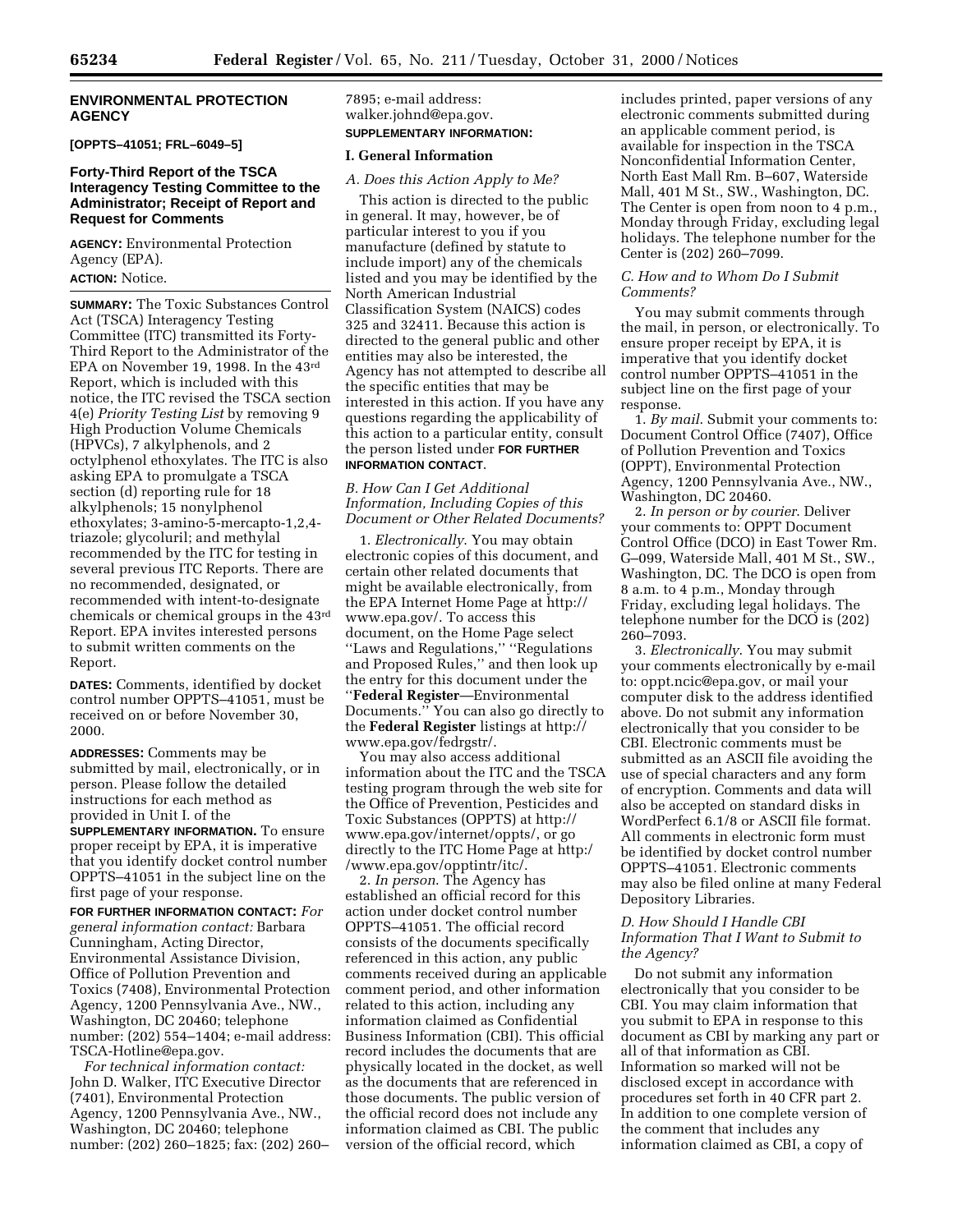the comment that does not contain the information claimed as CBI must be submitted for inclusion in the public version of the official record. Information not marked confidential will be included in the public version of the official record without prior notice. If you have any questions about CBI or the procedures for claiming CBI, please consult the technical person listed under **FOR FURTHER INFORMATION CONTACT**.

#### *E. What Should I Consider as I Prepare My Comments for EPA?*

We invite you to provide your views and comments on the ITC's 43rd Report. You may find the following suggestions helpful for preparing your comments:

1. Explain your views as clearly as possible.

2. Describe any assumptions that you used.

3. Provide copies of any technical information and/or data you used that support your views.

4. Provide specific examples to illustrate your concerns.

5. Make sure to submit your comments by the deadline in this notice.

6. To ensure proper receipt by EPA, be sure to identify the docket control number OPPTS–41051 in the subject line on the first page of your response. You may also provide the name, date, and **Federal Register** citation.

## **II. Background**

The Toxic Substances Control Act (TSCA) (15 U.S.C. 2601 *et seq*.) authorizes the Administrator of the EPA to promulgate regulations under section 4(a) requiring testing of chemicals and chemical groups in order to develop data relevant to determining the risks that such chemicals and chemical groups may present to health or the environment. Section 4(e) of TSCA established the ITC to recommend chemicals and chemical groups to the Administrator of the EPA for priority testing consideration. Section 4(e) of TSCA directs the ITC to revise the TSCA section 4(e) *Priority Testing List* at least every 6 months.

EPA has received the TSCA ITC's 43rd Report to the Administrator. The most recent revisions to the *Priority Testing List* are included in the ITC's 43rd Report. The Report was received by the EPA Administrator on November 19, 1998, and is included in this notice. The ITC revised the TSCA section 4(e) *Priority Testing List* by removing 9 HPVCs that were recommended in the 36th Report (60 FR 42982, August 17, 1995) (FRL–4965–6) and 7 alkylphenols and 2 octylphenol ethoxylates that were recommended in the 37th Report (61 FR 4188, February 2, 1996) (FRL–4991–6).

The ITC is also asking EPA to promulgate a TSCA section 8(d) reporting rule for 15 nonylphenol ethoxylates that were recommended in the 39th Report (62 FR 8578, February 25, 1997) (FRL–5580–9), 18 alkylphenols that were recommended in the 41st Report (63 FR 17658, April 8, 1998) (FRL–5773–5), and 3-amino-5 mercapto-1,2,4-triazole; glycoluril; and methylal that were recommended in the 42nd Report (63 FR 42553, August 7, 1998) (FRL–5797–8) to determine if there are unpublished data to meet previously determined U.S. Government data needs.

1. *Promulgation of a TSCA section 8(d) reporting rule*. The ITC's Voluntary Information Submissions Innovative Online Network (VISION) is accessible through the world wide web (http:// www.epa.gov/opptintr/itc/vision.htm) and is designed to promote more efficient use of TSCA section 8 resources through submission of electronic information. As part of VISION, the Voluntary Information Submission Policy clearly states that if the ITC does not receive voluntary electronic information submissions to meet the data needs for recommended chemicals, then it will ask the EPA to promulgate a TSCA section 8(d) reporting rule to determine if there are unpublished studies to meet those data needs. The EPA is being asked to promulgate a TSCA section 8(d) reporting rule for the chemicals referenced in this unit, because studies submitted to the VISION did not adequately meet the data needs for those chemicals. The ITC is requesting that the EPA promulgate a TSCA section 8(d) reporting rule to meet only those data needs listed in certain previous ITC Reports.

2. *Data needs*—i. *Nonylphenol ethoxylates and alkylphenols*. Data needs for 15 nonylphenol ethoxylates recommended in the 39th ITC Report and 18 alkylphenols recommended in the 41st ITC Report are identical and are listed in this unit as they were expressed in the 41st ITC Report:

a. Fish and amphibian multigeneration reproductive effects data.

b. Avian acute toxicity data (oral feeding and egg exposure studies).

c. Avian reproductive effects data.

d. Fish and wildlife studies data. e. Bioaccumulation or bioavailability data.

f. Health effects data, including absorption, toxicokinetics, systemic toxicity, endocrine disruption, reproductive effects, and carcinogenicity data.

ii. *3-Amino-5-mercapto-1,2,4-triazole*. Data needs for 3-amino-5-mercapto-1,2,4-triazole are listed in this unit as they were expressed in the 42nd ITC Report: Health effects.

iii. *Glycoluril*. Data needs for glycoluril are listed in this unit as they were expressed in the 42nd Report: Health effects.

iv. *Methylal*. Data needs for methylal are listed in this unit as they were expressed in the 42nd Report: Health effects, especially, *in vivo* mammalian metabolism and chronic effects.

3. *Status of the Priority Testing List*. The TSCA section 4(e) *Priority Testing List* as of November 1998 can be found in Table 1 of the 43rd ITC Report which is included in this notice.

#### **List of Subjects**

Environmental protection, Chemicals, Hazardous substances.

Dated: October 24, 2000.

## **Charles M. Auer,**

*Director, Chemical Control Division, Office of Pollution Prevention and Toxics.*

## **Forty-Third Report of the TSCA Interagency Testing Committee to the Administrator, U.S. Environmental Protection Agency**

*Table of Contents*

Summary

I. Background

- II. TSCA Section 8 Reporting
	- A. TSCA Section 8 Rules
	- B. ITC's Use of TSCA Section 8 and ''Other Information''
	- C. Promoting More Efficient Use of
	- Information Submission Resources D. Request to Promulgate a TSCA Section
- 8(d) Rule
- E. Chemicals for Which the ITC is Requesting That EPA Promulgate a TSCA Section 8(d) Rule
- III. ITC's Dialogue Group Activities During This Reporting Period (May to November 1998)
- IV. Revisions to the TSCA Section 4(e) *Priority Testing List*
	- A. Summary Table of Changes
	- B. Chemicals Removed From the *Priority*
	- *Testing List* V. TSCA Interagency Testing Committee

#### *Summary*

This is the 43rd Report of the TSCA Interagency Testing Committee (ITC) to the Administrator of the U.S. Environmental Protection Agency (EPA). In this Report, the ITC is revising its TSCA section 4(e) *Priority Testing List* by removing 9 High Production Volume Chemicals (HPVCs), 7 alkylphenols, and 2 octylphenol ethoxylates. In this Report, the ITC is also asking EPA to promulgate a TSCA section 8(d) Health and Safety Data Reporting (HaSD) rule for 18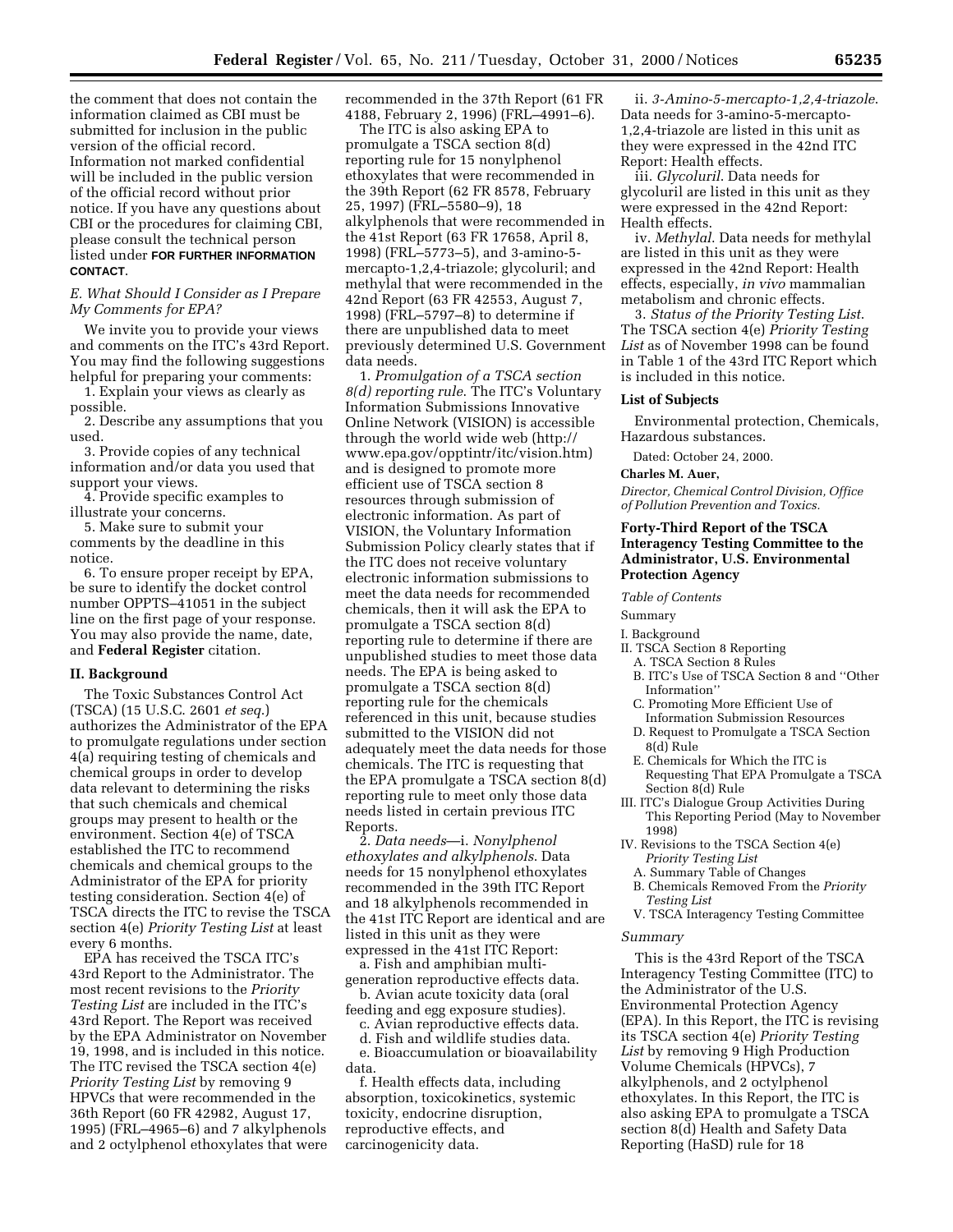alkylphenols, 15 nonylphenol ethoxylates, 3-amino-5-mercapto-1,2,4 triazole, glycoluril, and methylal to

determine if there are unpublished data to meet previously determined U.S. Government data needs. The revised

TSCA section 4(e) *Priority Testing List* follows as Table 1.

## TABLE 1.—THE TSCA SECTION 4(E) Priority Testing List (NOVEMBER 1998) <sup>1</sup>

| Report         | Date                      | Chemical/Group                                                               | Action                                                                                     |
|----------------|---------------------------|------------------------------------------------------------------------------|--------------------------------------------------------------------------------------------|
| 26<br>27<br>28 | November 1990<br>May 1991 | Chemicals with Low Confidence Reference<br>Dose (RfD).                       | Recommended with intent-to-designate<br>Recommended with intent-to-designate<br>Designated |
| <b>30</b>      | May 1992                  | Acetone<br>Thiophenol                                                        | Recommended<br>Designated                                                                  |
|                |                           | tion rate data.<br>tion rate data.                                           | Designated                                                                                 |
| 35             | November 1994             | 24 Chemicals with insufficient dermal absorp-<br>tion rate data.             | Designated                                                                                 |
|                |                           | Alkylphenols<br>and 3<br>alkylphenol<br>16<br>polyethoxylates.               | Recommended                                                                                |
|                | November 1996             | Nonylphenol<br>ethoxylates<br>15<br>and<br>8<br>alkylphenol polyethoxylates. | Recommended                                                                                |
|                | 41    November 1997       | 18 Alkylphenols, 5 polyalkyphenols, and 6<br>alkylphenol polyethoxylates.    | Recommended                                                                                |
| 42<br>42<br>42 |                           | 3-Amino-5-mercapto-1,2,4-triazole                                            | Recommended<br>Recommended<br>Recommended<br>Recommended                                   |

<sup>1</sup> The Priority Testing List is available from the ITC's web site (http://www.epa.gov/opptintr/itc).<br><sup>2</sup> Data requested through the ITC's Voluntary Information Submissions Innovative Online Network (VISION) (see http://ww itc/vision.htm).

## **I. Background**

The ITC was established by section 4(e) of the Toxic Substances Control Act (TSCA) ''to make recommendations to the Administrator respecting the chemical substances and mixtures to which the Administrator should give priority consideration for the promulgation of a rule for testing under section 4(a).... At least every six months..., the Committee shall make such revisions to the *Priority Testing List* as it determines to be necessary and transmit them to the Administrator together with the Committee's reasons for the revisions'' (Public Law 94–469, 90 Stat. 2003 *et seq.* (15 U.S.C. 2601 *et seq.*)). Since its creation in 1976, the ITC has submitted 42 semi-annual (May and November) Reports to the EPA Administrator transmitting the *Priority Testing List* and its revisions. In 1989, the ITC began recommending chemical substances for information reporting, screening, and testing to meet the data needs of its member U.S. Government organizations. ITC Reports are available from http://www.epa.gov/opptintr/itc/ within a few days of submission to the Administrator and from http:// www.epa.gov/fedrgstr/ after publication in the **Federal Register**. The ITC meets monthly and produces its revisions to the *List* with administrative and technical support from the ITC staff and

contract support provided by EPA. ITC members and staff are listed at the end of this Report.

## **II. TSCA Section 8 Reporting**

#### *A. TSCA Section 8 Rules*

Following receipt of the ITC's Report by the EPA Administrator and addition of chemicals to the *Priority Testing List*, the EPA's Office of Pollution Prevention and Toxics (OPPT) promulgates TSCA section 8(a) Preliminary Assessment Information Reporting (PAIR) and TSCA section 8(d) HaSD Reporting rules for chemicals added to the *Priority Testing List*. These rules require producers and importers of chemicals recommended by the ITC to submit production and exposure reports under TSCA section 8(a) and producers, importers, and processors of chemicals recommended by the ITC to submit unpublished health and safety studies under TSCA section 8(d). These rules are automatically promulgated by OPPT unless requested not to do so by the ITC.

## *B. ITC's Use of TSCA Section 8 and ''Other Information''*

The ITC reviews the TSCA section 8(a) PAIR reports, TSCA section 8(d) HaSD studies, and ''other information'' that becomes available after the ITC adds chemicals to the *Priority Testing List*. ''Other information'' includes

TSCA section 4(a) and 4(d) studies, TSCA section 8(c) submissions, TSCA section 8(e) ''substantial risk'' notices, ''For Your Information'' (FYI) submissions, ITC voluntary submissions, unpublished data submitted to U.S. Government organizations represented on the ITC, published papers, as well as use, exposure, effects, and persistence data that are voluntarily submitted to the ITC by manufacturers, importers, processors, and users of chemicals recommended by the ITC. The ITC reviews this information and determines if data needs should be revised, if chemicals should be removed from the *Priority Testing List* or if recommendations should be changed to designations.

## *C. Promoting More Efficient Use of Information Submission Resources*

The Voluntary Information Submissions Innovative Online Network (VISION) is accessible through the world wide web (http://www.epa.gov/ opptintr/itc/vision.htm). VISION is the vehicle that is used to promote more efficient use of resources through submission of electronic information. VISION currently includes the Voluntary Information Submissions Policy (VISP), links to the TSCA Electronic HaSD Reporting Form (http://cyber22.dcoirm.epa.gov/oppt/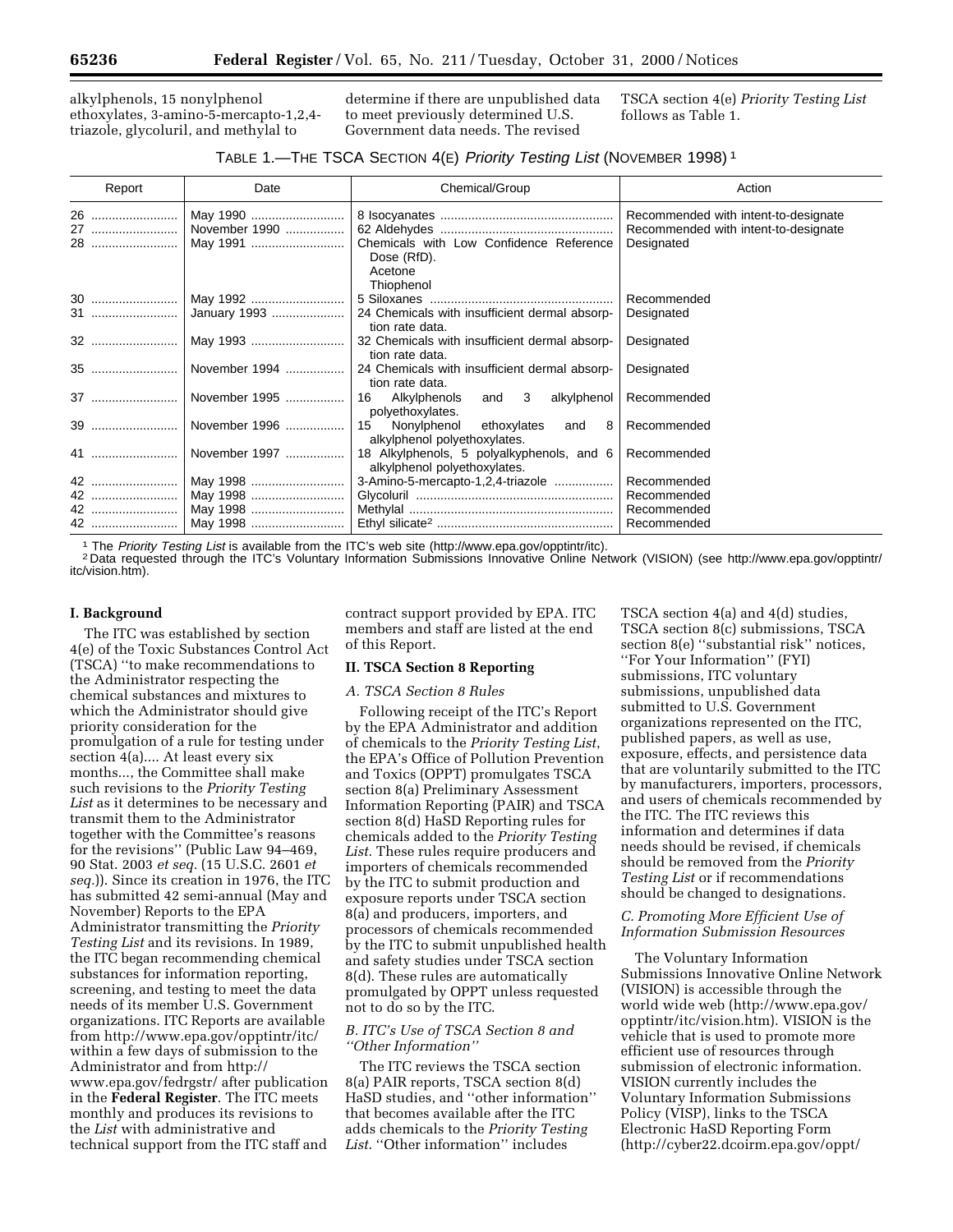tsca.nsf/HaSDForm?openform) and instructions for the Form (http:// www.epa.gov/opptintr/itc/tscahlp.htm). The VISP provides examples of data needed by ITC member U.S. Government organizations, examples of studies that should not be submitted, the 60-, 90-, and 120-day milestones for meeting the objectives of the VISP, guidelines for using the TSCA Electronic HaSD Reporting Form, and instructions for electronically submitting full studies. The TSCA Electronic HaSD Reporting Form is used to provide electronic information on ITC and TSCA section 8(d) studies (to meet data needs of the ITC member U.S. Government organizations), FYI, and TSCA section 8(e) studies, and studies to meet the needs of the HPV Chemical Challenge Program (http:// www.epa.gov/opptintr/chemtest/ hpv.htm).

## *D. Request to Promulgate a TSCA Section 8(d) Rule*

The ITC encourages producers, importers, processors, and users of its recommended chemicals to use VISION to voluntarily provide electronic information and establish a dialogue with the ITC to discuss needed data. As part of VISION, the VISP clearly states that if the ITC does not receive voluntary electronic information submissions to meet its data needs, then it will ask the EPA to promulgate a TSCA section 8(d) HaSD rule to determine if there are unpublished data to meet those needs. As noted in Unit

2.C. of this Report, the TSCA Electronic HaSD Reporting Form is used to provide electronic information on TSCA section 8(d) studies. The ITC strongly encourages those companies that must respond to a TSCA section 8(d) rule to provide only the data requested by the ITC and to provide data by using the TSCA Electronic HaSD Reporting Form. At this time, the ITC is requesting that the EPA promulgate a TSCA section 8(d) rule for several chemicals with the understanding that submissions that were voluntarily provided as ITC submissions, do not have to be resubmitted under the TSCA section 8(d) HaSD rule. The ITC is requesting that the EPA promulgate a TSCA section 8(d) HaSD rule to meet only those data needs listed in previous ITC Reports.

## *E. Chemicals for Which the ITC is Requesting That EPA Promulgate a TSCA Section 8(d) Rule*

1. *39th and 41st Report chemicals*. The ITC considered structures and annual production and importation volumes for nonylphenol ethoxylates and nonylphenol polyethoxylates recommended in the 39th Report (62 FR 8578, February 25, 1997) (FRL–5580–9) and for alkylphenols, polyalkylphenols, and alkylphenol polyethoxylates recommended in the 41st Report (63 FR 17658, April 9, 1998) (FRL–5773–5). In addition, the ITC considered use and health and safety data voluntarily submitted to the ITC by the Chemical Manufacturers Association (CMA) Alkylphenols and Ethoxylates (AP&E)

Panel before VISION was developed, health and safety data voluntarily submitted through VISION as well as TSCA section 8(d) health and safety data submitted for structurally related chemicals in the 37th Report (61 FR 4188, February 2, 1996) (FRL–4991–6). After considering this information, and determining that it was not adequate to meet the data needs for these chemicals, the ITC decided to ask EPA to promulgate a TSCA section 8(d) HaSD rule for the nonylphenol ethoxylates recommended in the 39th Report and the alkylphenols recommended in the 41st Report. These chemicals are listed in Table 2.

2. *42nd Report chemicals*. The ITC sent its 42nd Report (63 FR 42554, August 7, 1998) (FRL–5797–8) to manufacturers of 3-amino-5-mercapto-1,2,4-triazole, glycoluril, and methylal and requested that they use VISION to provide data to meet the U.S. Government data needs described in the 42nd Report. Since no information to meet these data needs was received, the ITC is asking EPA to promulgate a TSCA section 8(d) HaSD rule for these chemicals to determine if there are unpublished data to meet those needs. The ITC also contacted the Silicones Environmental Health and Safety Council (SEHSC) about providing data for ethyl silicate. The SEHSC agreed to meet with the ITC to discuss data needs. If needed data are not provided, the ITC will consider asking EPA to promulgate a TSCA section 8(d) HaSD rule for ethyl silicate.

TABLE 2.—CHEMICALS FOR WHICH THE ITC IS REQUESTING THAT EPA PROMULGATE A TSCA SECTION 8(D) HASD RULE

| CAS No.          | Chemical name        | ITC Report describing U.S.<br>Government data needs |
|------------------|----------------------|-----------------------------------------------------|
|                  | Pentylphenols        |                                                     |
|                  |                      | -41                                                 |
|                  |                      | 41<br>41                                            |
|                  |                      | 41                                                  |
|                  |                      |                                                     |
|                  | <b>Hexylphenols</b>  |                                                     |
| 2446-69-7        |                      | 41                                                  |
|                  | <b>Heptylphenols</b> |                                                     |
|                  |                      | 41                                                  |
|                  |                      | 41                                                  |
|                  |                      | 41                                                  |
|                  | Octylphenols         |                                                     |
|                  |                      | 41                                                  |
| $71902 - 25 - 5$ |                      | 41                                                  |
|                  | <b>Nonylphenols</b>  |                                                     |
| 68081-86-7       |                      | 41                                                  |
| 91672-41-2       |                      | 41                                                  |
|                  |                      |                                                     |
| 27157-66-0       | <b>Decylphenols</b>  | 41                                                  |
|                  |                      |                                                     |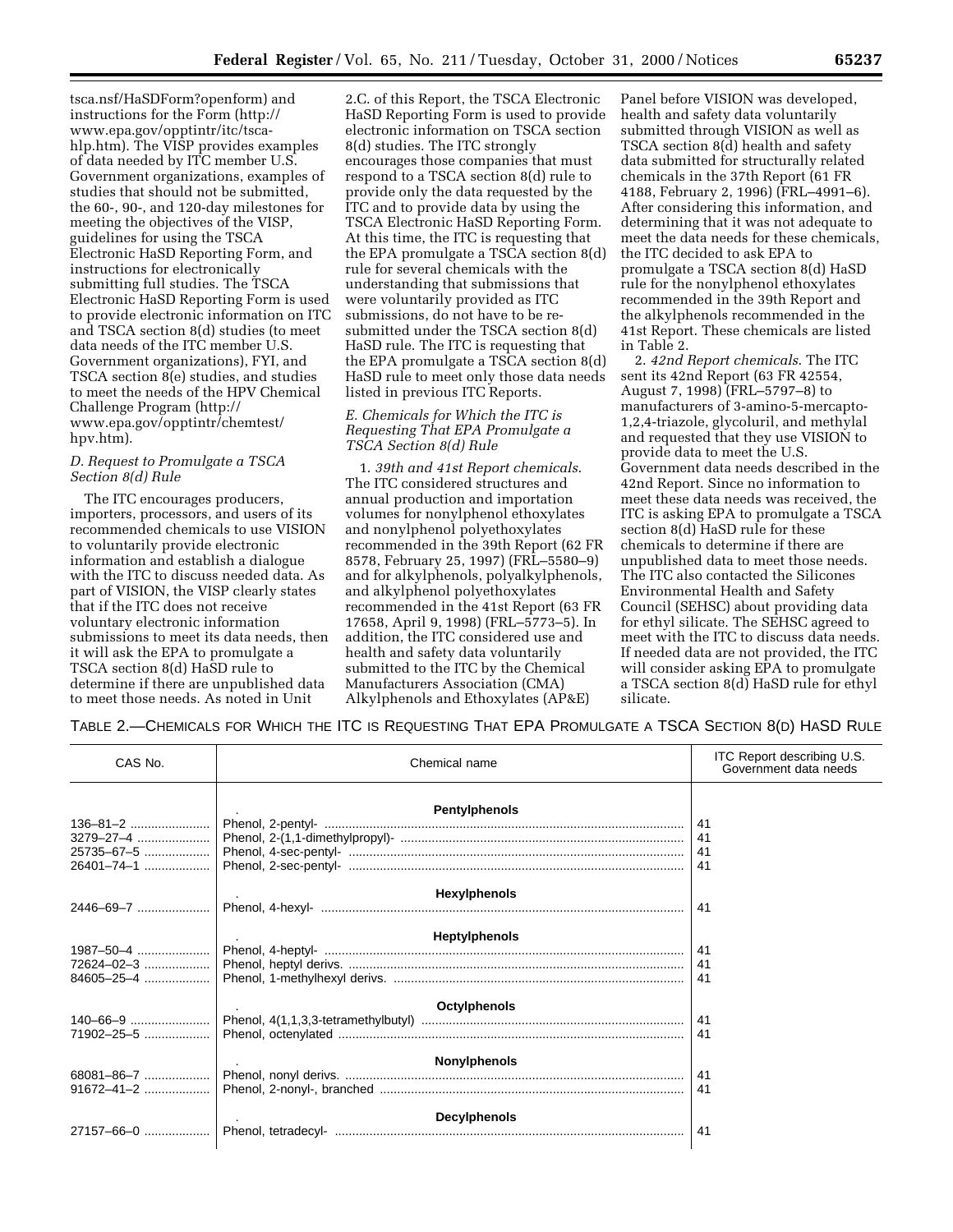# TABLE 2.—CHEMICALS FOR WHICH THE ITC IS REQUESTING THAT EPA PROMULGATE A TSCA SECTION 8(D) HASD RULE—Continued

| CAS No.                | Chemical name                                                        | ITC Report describing U.S.<br>Government data needs |  |  |
|------------------------|----------------------------------------------------------------------|-----------------------------------------------------|--|--|
|                        | <b>Dodecylphenols</b>                                                | 41                                                  |  |  |
|                        |                                                                      |                                                     |  |  |
|                        | Tetradecylphenols                                                    |                                                     |  |  |
|                        |                                                                      | 41                                                  |  |  |
|                        | Hexadecylphenols                                                     |                                                     |  |  |
|                        |                                                                      | 41                                                  |  |  |
|                        |                                                                      | 41                                                  |  |  |
|                        | <b>Other Alkylphenols</b>                                            |                                                     |  |  |
|                        |                                                                      | 41                                                  |  |  |
|                        | <b>Nonylphenol Ethoxylates</b>                                       |                                                     |  |  |
| 7311-27-5              |                                                                      | 39                                                  |  |  |
| 20427-84-3             |                                                                      | 39                                                  |  |  |
| 20636-48-0             |                                                                      | 39                                                  |  |  |
| 26264-02-8             |                                                                      | 39                                                  |  |  |
| 26571-11-9             | 3,6,9,12,15,18,21,24-Octaoxahexacosan-1-ol, 26-(nonylphenoxy)-       | 39                                                  |  |  |
| 27176-93-8             |                                                                      | 39                                                  |  |  |
| 27177-01-1             |                                                                      | 39                                                  |  |  |
| 27177-05-5             |                                                                      | 39                                                  |  |  |
| 27177-08-8             | 3,6,9,12,15,18,21,24,27-Nonaoxanonacosan-1-ol, 29-(nonylphenoxy)-    | 39                                                  |  |  |
| 27986-36-3             |                                                                      | 39                                                  |  |  |
| 65455-72-3             | 3,6,9,12,15,18,21,24,27-Nonaoxanonacosan-1-ol, 29-(isononylphenoxy)- | 39                                                  |  |  |
| 98113-10-1             |                                                                      | 39                                                  |  |  |
| NA <sup>1</sup>        |                                                                      | 39                                                  |  |  |
| NA <sup>1</sup>        |                                                                      | 39                                                  |  |  |
| NA <sup>1</sup>        |                                                                      | 39                                                  |  |  |
| <b>Other Chemicals</b> |                                                                      |                                                     |  |  |
|                        |                                                                      | 42                                                  |  |  |
|                        |                                                                      | 42                                                  |  |  |
| 16691-43-3             |                                                                      | 42                                                  |  |  |

1Not available

## **III. ITC's Dialogue Group Activities During This Reporting Period (May to November 1998)**

The CMA–ITC AP&E Dialogue Group was formed by the CMA's AP&E Panel and the ITC's AP&E Subcommittee in March 1996 following the submission of the ITC's 37th Report to the EPA Administrator in November 1995. The Group was created to facilitate the ITC's retrieval of information on uses, exposures, and health and ecological effects of alkylphenols and alkylphenol ethoxylates, and the Panel's understanding of data needed by the U.S. Government organizations represented on the Subcommittee. Since the creation of this Dialogue Group, numerous activities have occurred: See the ITC's 38th Report (61 FR 39832, July 30, 1996) (FRL–5379–2); 39th Report; 40th Report (62 FR 30580, June 4, 1997) (FRL–5718–3); 41st Report, and 42nd Report.

After the 42nd Report was delivered to the EPA Administrator, some members of the CMA's AP&E Panel formed the APE Research Council (APERC). The APERC-ITC AP&E Dialogue Group met twice during this reporting period. On August 12 and October 15, 1998, the Dialogue Group met to discuss:

1. Status of TSCA section 8(a) PAIR and TSCA section 8(d) rules for the 39th and 41st ITC Reports.

2. Number and type of studies on alkylphenols and alkylphenol ethoxylates sent to VISION.

3. Status of research related to U.S. Government data needs for alkylphenols and alkylphenol ethoxylates (e.g., multigeneration fish studies to determine offspring reproductive capabilities).

4. Progress and results of ongoing environmental and toxicological studies being conducted or sponsored by

chemical manufacturers on the Council, (e.g., mammalian *in vitro* and *in vivo* toxicology, mammalian pharmacokinetic, biodegradation, aquatic toxicity, and avian acute toxicity studies).

5. Organization for Economic Cooperation and Development (OECD) Screening Information Data Set (SIDS) dossiers on nonylphenol and nonylphenol ethoxylates.

6. Alkylphenols that may be removed from the *Priority Testing List*.

7. Alkylphenols and nonylphenol ethoxylates being considered for Quantitative Structure Activity Relationship (QSAR) studies.

# **IV. Revisions to the TSCA Section 4(e) Priority Testing List**

## *A. Summary Table of Changes*

Revisions to the TSCA section 4(e) *Priority Testing List* are summarized in Table 3.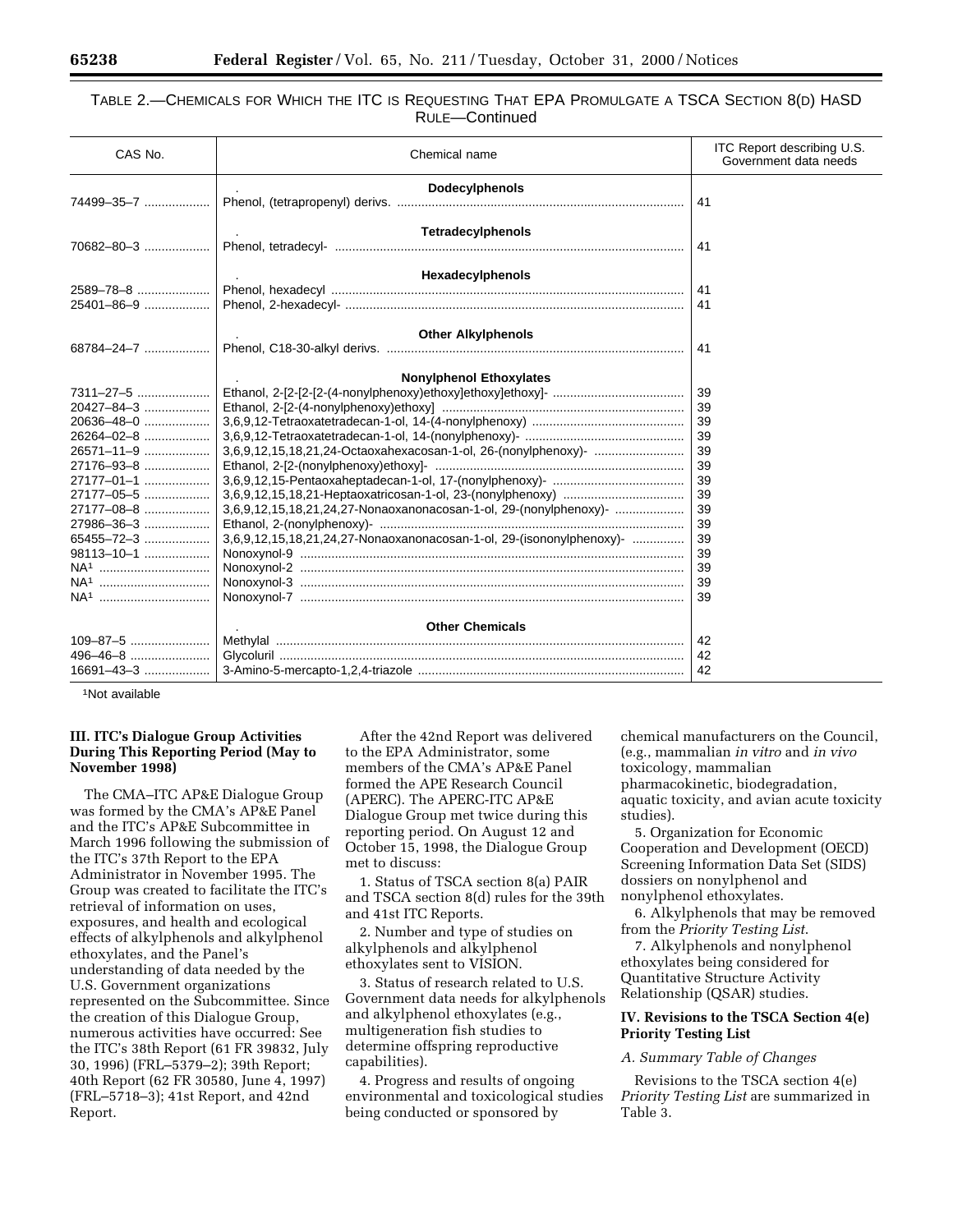| CAS No.          | Chemical name                                        | Action | Date          |
|------------------|------------------------------------------------------|--------|---------------|
|                  |                                                      | Remove | November 1998 |
|                  | <b>HPVCs</b>                                         |        |               |
| $80 - 51 - 3$    | p,p'-Oxybis(benzenesulfonylhydrazide)                | do.    | do.           |
| $81 - 84 - 5$    | Naphthalenedicarboxylic anhydride                    | do.    | do.           |
|                  |                                                      | do.    | do.           |
|                  |                                                      | do.    | do.           |
| $119 - 33 - 5$   |                                                      | do.    | do.           |
|                  | 121–60–8    4-(Acetylamino) benzenesulfonyl chloride | do.    | do.           |
|                  |                                                      | do.    | do.           |
|                  |                                                      | do.    | do.           |
|                  | 3089-11-0    Hexa(methoxymethyl) melamine            | do.    | do.           |
|                  | <b>Butylphenols</b>                                  |        |               |
| $3180 - 09 - 4$  |                                                      | do.    | do.           |
| $27178 - 34 - 3$ |                                                      | do.    | do.           |
|                  | Pentylphenols                                        |        |               |
|                  |                                                      | do.    | do.           |
|                  | Octylphenols                                         |        |               |
| $949 - 13 - 3$   |                                                      | do.    | do.           |
|                  |                                                      | do.    | do.           |
|                  | <b>Nonylphenols</b>                                  |        |               |
|                  | 11066-49-2    Isononylphenol (mixed isomers)         | do.    | do.           |
|                  |                                                      | do.    | do.           |
|                  | <b>Octylphenol Ethoxylates</b>                       |        |               |
| $2315 - 66 - 4$  | Decaethylene glycol 4-isooctylphenyl ether           | do.    | do.           |
| 2497-58-7        | Hexaethylene glycol 4-isooctylphenyl ether           | do.    | do.           |

TABLE 3.—REVISIONS TO THE TSCA SECTION 4(E) Priority Testing List

*B. Chemicals Removed From the Priority* removing 2 butylphenols, 1 *Testing List*

1. *HPVCs*—a. *Rationale*. The ITC is removing 9 HPVCs (Table 3) from the *Priority Testing List* because:

i. EPA, CMA, and the Environmental Defense Fund have agreed, that by the year 2003, data will be provided or developed for about 3,000 HPVCs produced or imported into the United States.

ii. The 3,000 HPVCs includes the 9 HPVCs on the *Priority Testing List*.

iii. At this time, there are no specific U.S. Government data needs for these chemicals that would not be met by the HPV Chemical Challenge Program.

b. *Supporting information*. HPVCs are chemicals with annual domestic production or importation volumes greater than 1 million pounds. Information on ITC's review of HPVCs is contained in Reports 27th (56 FR 9534, March 6, 1991) (FRL–3845–3), 35th (59 FR 67596, December 29, 1994) (FRL–4923–2), 36th (60 FR 42982, August 17, 1995) (FRL–4965–6), 37th, 38th, and 40th.

The ''Screening Information Data Set (SIDS) Manual of the OECD Programme on the Co-operative Investigation of High Production Volume Chemicals,'' provides test guidance for developing data for HPVCs. The basic screening endpoints are listed in section 2.2 (page 2) of this Manual (the ''SIDS Manual;'' available at http://www.epa.gov/ opptintr/sids/sidsman.htm).

2. *Alkylphenols and alkylphenol ethoxylates—*a. *Rationale*. The ITC is

pentylphenol, 2 octylphenols, 2 nonylphenols, and 2 octylphenol ethoxylates (Table 3) from the *Priority Testing List* because no domestic production or importation volumes were reported to the EPA in response to 1986, 1990, and 1994 Information Update Rules (indicating that volumes were less than 10,000 pounds per site in 1985, 1989, and 1993), no domestic production or importation volumes were reported to the EPA in response to the February 28, 1996, PAIR rule (indicating that volumes were less than 1,000 pounds per site in 1995), no TSCA section 8(d) studies were submitted to the EPA in response to the February 28, 1996, HaSD rule and because no TSCA section 8(e), FYI, or ITC studies were available for these chemicals as of September 1998.

b. *Supporting information*. Information on the ITC's review of alkylphenols and alkylphenol ethoxylates is contained in Reports 37, 38, 39, 40, and 41. The ITC reviewed use and health and safety data voluntarily submitted to the ITC by the CMA–ITC AP&E Dialogue Group before VISION was developed and health and safety data voluntarily submitted through VISION.

## **V. TSCA Interagency Testing Committee**

# **Statutory Organizations and Their Representatives**

*Council on Environmental Quality*

Brad Campbell, Member *Department of Commerce National Institute of Standards and Technology* Malcolm W. Chase, Member Barbara C. Levin, Alternate *National Oceanographic and Atmospheric Administration* Nancy Foster, Member Teri Rowles, Alternate Richard S. Artz, Alternate *Environmental Protection Agency* Paul Campanella, Member David R. Williams, Alternate *National Cancer Institute* Victor Fung, Member, Chair Harry Seifried, Alternate *National Institute of Environmental Health Sciences* William Eastin, Member, Vice Chair H.B. Matthews, Alternate *National Institute for Occupational Safety and Health* Albert E. Munson, Member Christine Sofge, Alternate *National Science Foundation* A. Frederick Thompson, Member Joseph Reed, Alternate *Occupational Safety and Health Administration* Lyn Penniman, Member Val H. Schaeffer, Alternate **Liaison Organizations and Their Representatives**

*Agency for Toxic Substances and Disease Registry* William Cibulas, Member *Consumer Product Safety Commission* Jacqueline Ferrante, Member *Department of Agriculture*